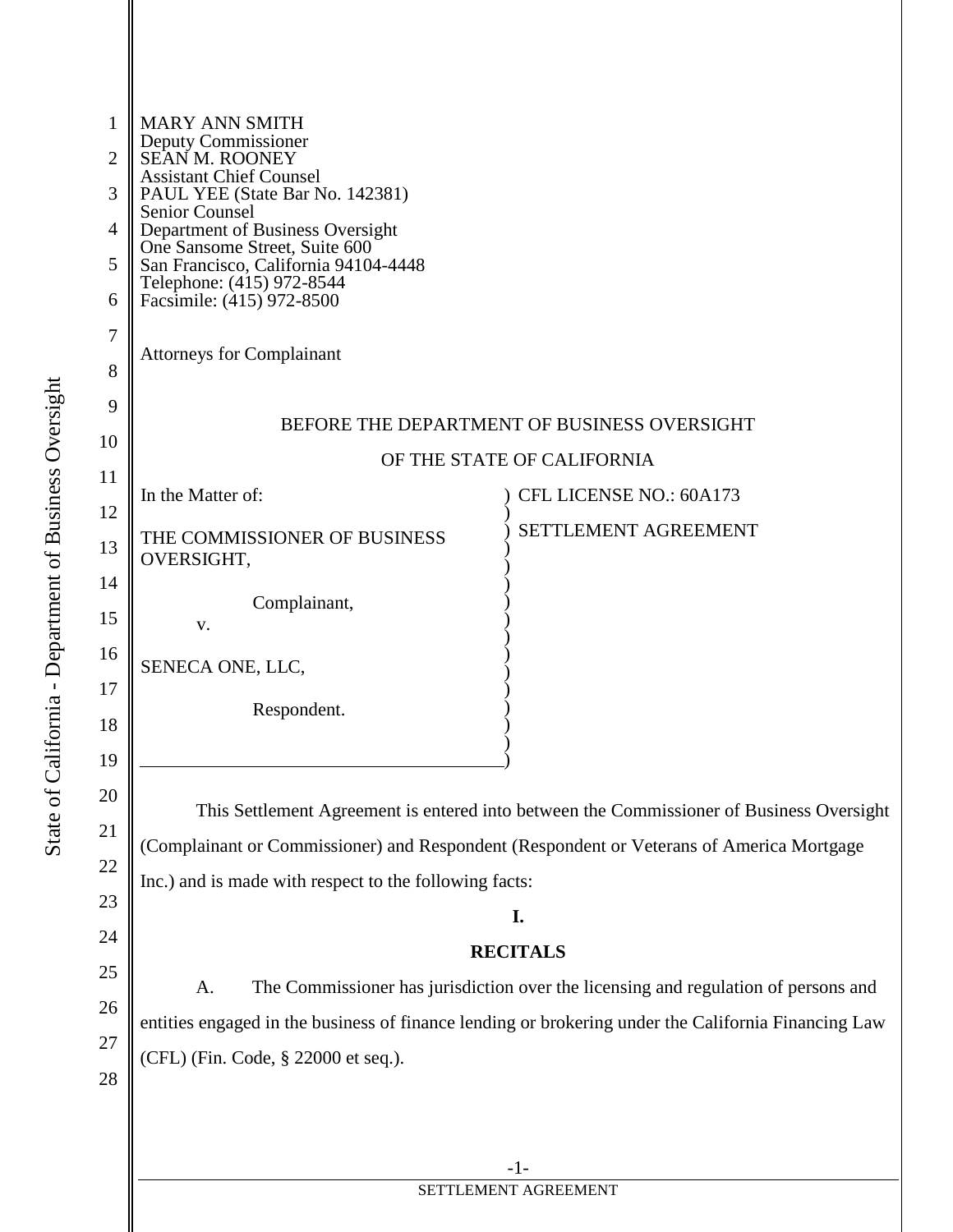- B. Respondent is a limited liability company, with a principal place of business at 7920 Norfolk Avenue,  $10^{th}$  Floor, Bethesda, Maryland 20814.
- 3 4 C. Respondent is licensed as a finance lender under the CFL with main license number 60A173.

D. Respondent operates no branch offices in California.

E. In accordance with Financial Code section 22159, CFL licensees must file an annual report with the Commissioner by March 15 of each year (Annual Report).

8 9 10 11 12 13 F. On January 16, 2018, the Commissioner notified CFL licensees of the March 15, 2018 deadline to file their annual reports by sending notice to the email address of each CFL licensee established pursuant to the Commissioner's Order on Electronic Communications, dated November 22, 2013. The notification admonished licensees that the Commissioner could assess penalties and summarily revoke CFL license(s) for untimely filing or failing to file pursuant to Financial Code section 22715.

14 16 G. On February 20, 2018, the Commissioner again notified CFL licensees of the March 15, 2018 deadline to file their annual reports by sending notice to the email address each CFL licensee established pursuant to the Commissioner's Order on Electronic Communications, dated November 22, 2013. The notification again warned that the Commissioner could assess penalties and summarily revoke licenses for untimely filing or failing to file pursuant to Financial Code section 22715.

20 21 22 23 24 H. As of March 19, 2018, Respondent had not filed its Annual Report with the Commissioner. As a result, the Commissioner issued a notice letter to Respondent on March 19, 2018, advising Respondent that it should file its annual report by or before April 6, 2017 or else its license would be summarily revoked pursuant to Financial Code section 22715 (Notice Letter). Respondent did not receive the Notice Letter due to an address change.

25 26 27 28 I. As of April 6, 2018, Respondent had not filed its Annual Report with the Commissioner as directed in the Notice Letter. As a result, on April 11, 2018, the Commissioner issued Orders Summarily Revoking California Finance Lenders License Pursuant to Financial Code Section 22715 for CFL License Numbers 60DBO77198 (Summary Revocation Orders).

15

17

18

19

1

2

5

6

7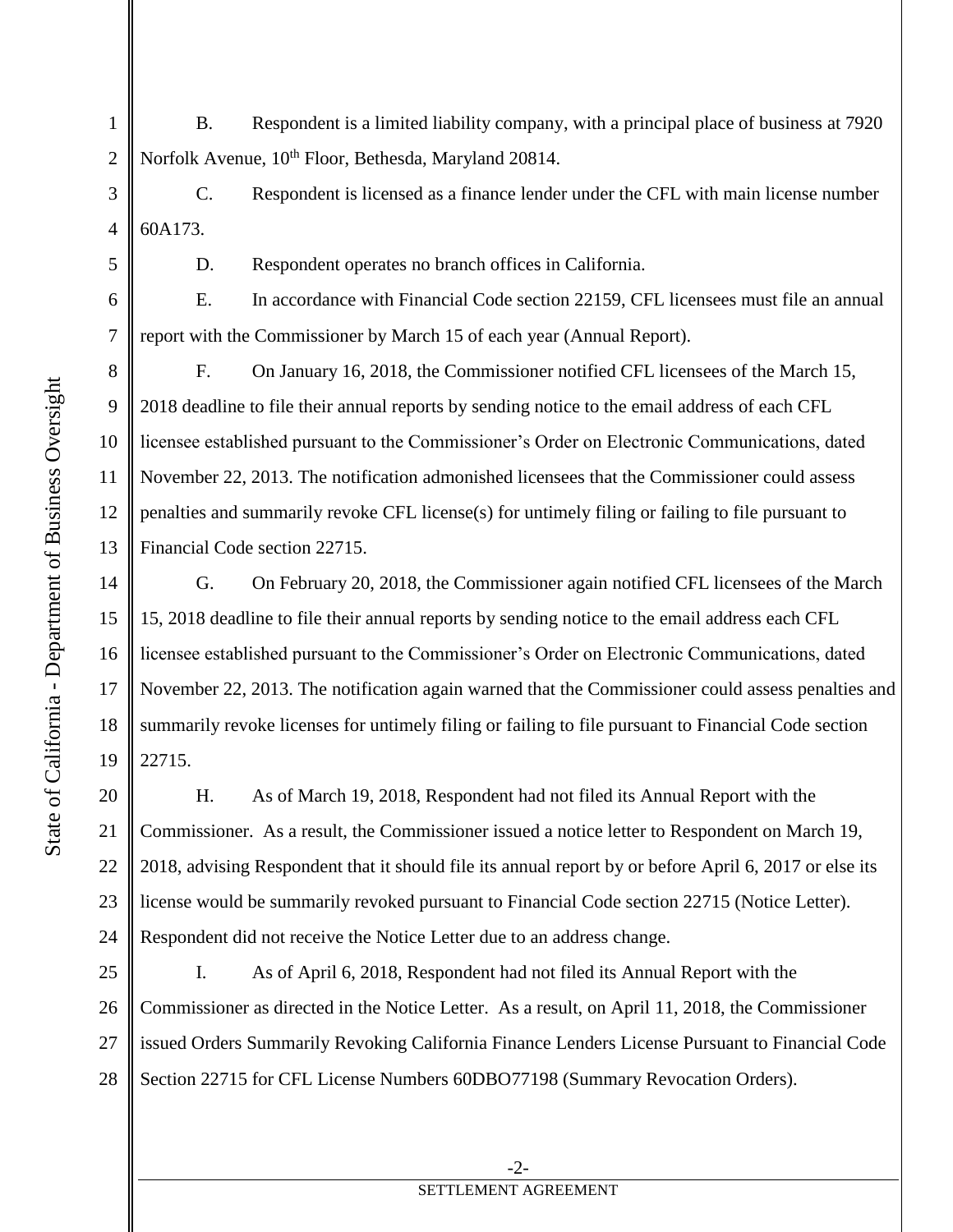J. Upon receiving the Summary Revocation Orders, Respondent timely notified the Commissioner that Respondent was requesting a hearing on the Summary Revocation Order(s).

K. On June 18, 2018, Respondent submitted its Annual Report, which was due on March 15, 2018, 67 business days late. Pursuant to Financial Code Section 22715, the maximum penalty that may be imposed for filing 67 business days late is \$25,000.00 (\$100 per business day for the first five business days and \$500 per business day thereafter up to a maximum of \$25,000).

L. In connection with these proceedings, Respondent represented to the Commissioner that it had taken no new applications under its license.

9 10 M. The Commissioner finds that entering into this Settlement Agreement is in the public interest and consistent with the purposes fairly intended by the policies and provisions of the CFL.

 NOW, THEREFORE, in consideration of the foregoing, and the terms and conditions set forth herein, the parties agree as follows:

## **II.**

## **TERMS AND CONDITIONS**

 1. Purpose. The parties intend to resolve this matter for the purpose of judicial economy and expediency and without the uncertainty and expense of a hearing or other litigation.

 2. Waiver of Hearing Rights. Respondent hereby agrees to withdraw its request for an administrative hearing on the Summary Revocation Orders. Respondent acknowledges its right under the CFL to an administrative hearing on the Summary Revocation Orders and hereby waives such right to a hearing and to any reconsideration, appeal, injunction or other review that may be afforded under the Financial Code; Administrative Procedure Act, including Government Code section 11415.60, subdivision (b); Code of Civil Procedure; or any other provision of law. By waiving such rights, Respondent effectively consents to the finality of the Summary Revocation Orders.

25 26 3. Order Rescinding Revocation Orders. The Commissioner hereby rescinds the Summary Revocation Orders, which had been issued on April 11, 2018.

27 28 4. Administrative Penalty. Respondent shall pay an administrative penalty of \$9,500.00 no later than 30 days after the effective date of this Settlement Agreement as defined in paragraph

1

2

3

4

5

6

7

8

11

12

13

14

15

16

17

18

19

20

21

22

23

24

## SETTLEMENT AGREEMENT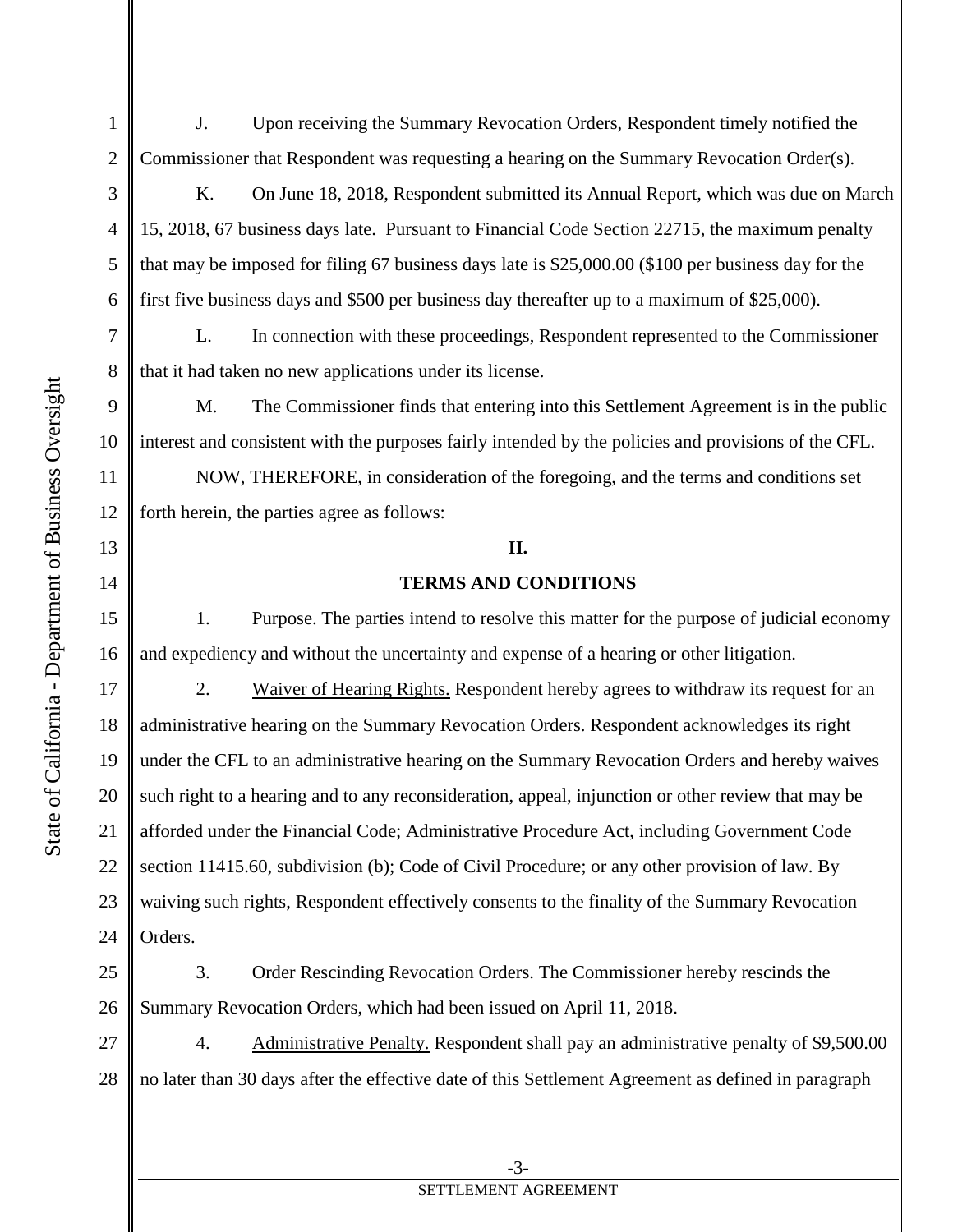18. The penalty must be made payable in the form of a cashier's check or Automated Clearing House deposit to the Department of Business Oversight and transmitted to the attention of Accounting – Litigation, at the Department of Business Oversight, 1515 K Street, Suite 200, Sacramento, California 95814. Notice of the payment must be concurrently sent to Paul Yee, Senior Counsel, Department of Business Oversight, One Sansome Street, Suite 600, San Francisco, California 94104. 1 2 3 4 5 6

13

14

15

16

17

19

21

 5. Failure to Pay Administrative Penalty. If Respondent fails to comply with paragraph 4, the Commissioner may summarily suspend it from engaging in business under its license until it provides evidence of compliance to the Commissioner's satisfaction. Respondent hereby waives any notice or hearing rights afforded under the Administrative Procedure Act, including Government Code section 11415.60, subdivision (b); Code of Civil Procedure; or any other provision of law to contest the summary suspension contemplated by this paragraph.

 6. Full and Final Resolution. Except as stated in paragraph 5, this Settlement Agreement is intended to constitute a full and final resolution of the matter described in it. The Commissioner will not bring any further action or proceeding concerning the matter unless she discovers violations by Respondent that do not form the basis for this Settlement Agreement, including violations knowingly concealed from the Commissioner.

18 20 7. Commissioner's Duties. Nothing in this Settlement Agreement limits the Commissioner's ability to assist any other government agency with any action brought by that agency against Respondent, including an action based on any of the acts, omissions, or events described in this Settlement Agreement.

22 23 24 8. Independent Legal Advice. Each of the parties represents, warrants, and agrees that it has had an opportunity to seek independent advice from its attorney(s) and/or representatives with respect to the advisability of executing this Settlement Agreement.

25 26 27 28 9. Reliance. Each of the parties represents, warrants, and agrees that in executing this Settlement Agreement it has relied solely on the statement set forth herein and has had the opportunity to seek the legal advice of its own counsel. Each of the parties further represents, warrants, and agrees that in executing this Settlement Agreement it has placed no reliance on any

## SETTLEMENT AGREEMENT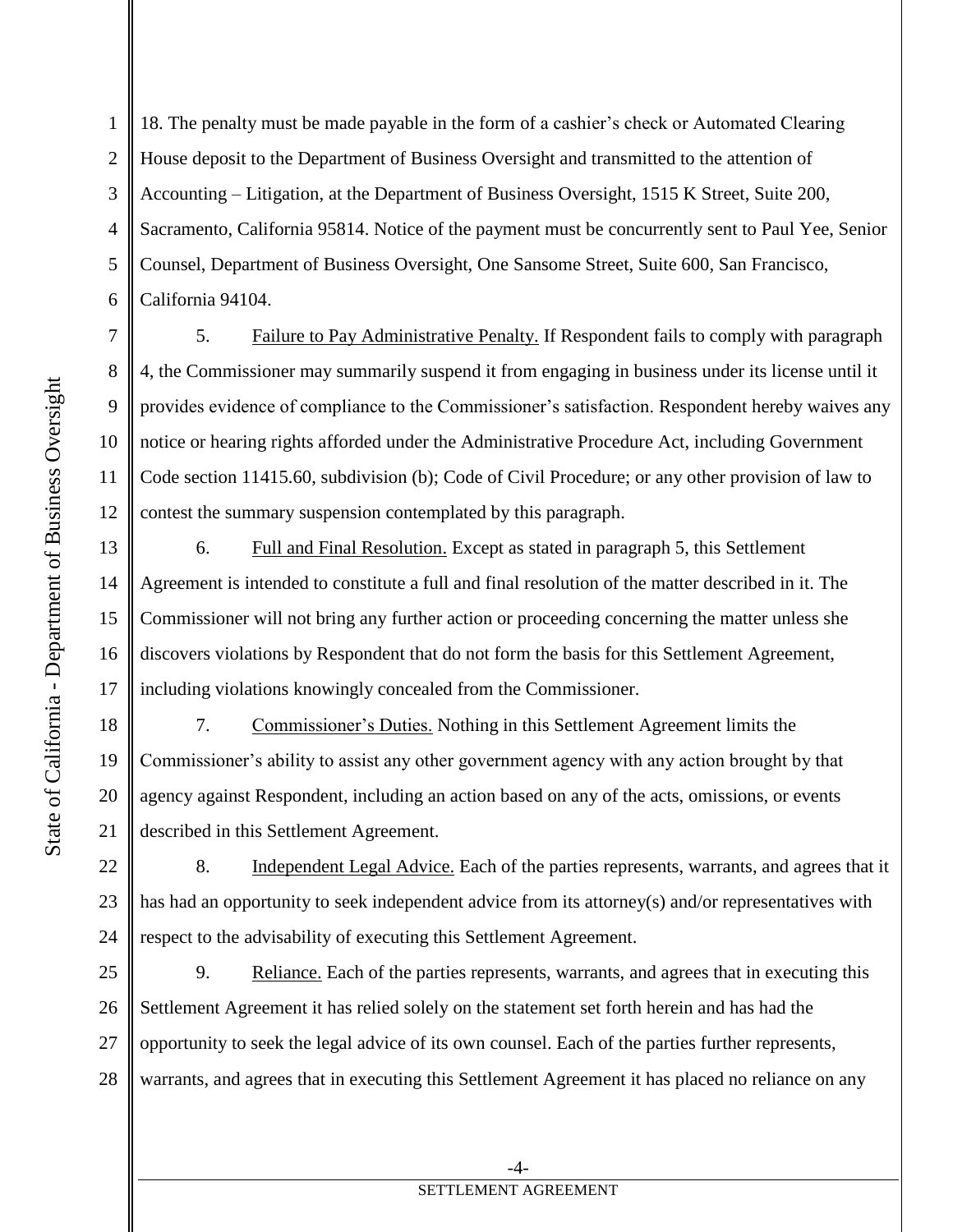statement, representation, or promise of any other party, or any other person or entity not expressly set forth herein, or upon the failure of any party or any other person or entity to make any statement, representation, or disclosure of anything whatsoever. The parties have included this clause: (1) to preclude any claim that any party was in any way fraudulently induced to execute this Settlement Agreement; and (2) to preclude the introduction of parol evidence to vary, interpret, supplement, or contradict the terms of this Settlement Agreement.

7 8 9 10 11 12 13 14 10. Full Integration. This Settlement Agreement is the final written expression and the complete and exclusive statement of all the agreements, conditions, promises, representations, and covenants between the parties with respect to the subject matter hereof, and supersedes all prior or contemporaneous agreements, negotiations, representations, understandings, and discussions between and among the parties, their respective representatives, and any other person or entity, with respect to the subject matter covered hereby. The parties have included this clause to preclude the introduction of parol evidence to vary, interpret, supplement, or contradict the terms of this Settlement Agreement.

15 16 17 18 19 20 21 11. No Presumption Against Drafter. In that the parties have had the opportunity to draft, review, and edit the language of this Settlement Agreement, no presumption for or against any party arising out of drafting all or any part of this Settlement Agreement will be applied in any action relating to, connected to, or involving this Settlement Agreement. Accordingly, the parties waive the benefit of Civil Code section 1654 and any successor or amended statutes, providing that in cases of uncertainty, language of a contract should be interpreted most strongly against the party who caused the uncertainty to exist.

22 23 24 12. Voluntary Agreement. Respondent hereby enters in this Settlement Agreement voluntarily and without coercion and acknowledges that no promises, threats, or assurances have been made by the Commissioner or any officer, or agent thereof, about this Settlement Agreement.

25 26 27 28 13. Waiver, Amendments, and Modifications. No waiver, amendment, or modification of this Settlement Agreement will be valid or binding unless it is in writing and signed by all parties affected by it. Waiver of a provision of this Settlement Agreement will not be deemed a waiver of any other provision.

1

2

3

4

5

6